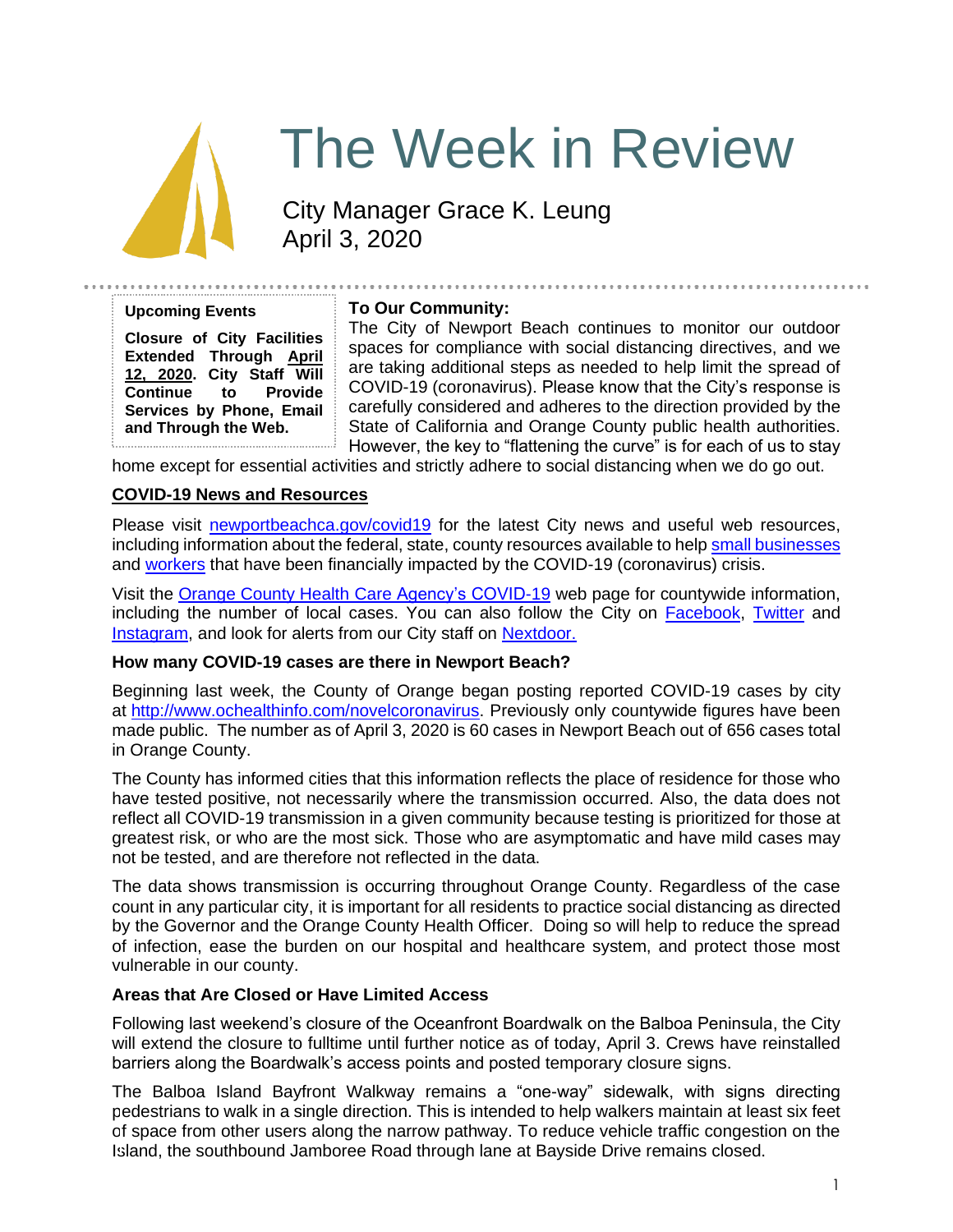In Corona del Mar, the City closed off the typically congested grassy areas along Ocean Boulevard, including Inspiration Point and Lookout Point. The Goldenrod footbridge is also closed as its narrow walkway makes social distancing difficult. Buck Gully trail is narrow and social distancing became a challenge. The City closed it today until further notice.

All beachfront parking lots and piers remain closed. Back Bay Drive also remains closed to vehicular traffic, providing more room for recreational users to maintain at least six feet of separation from others.

City parks remain open and but park amenities including playgrounds, fitness equipment, fields (baseball, soccer, multi-use), all courts (basketball, tennis, pickleball, handball and volleyball) and the dog park are closed.

Additional information related to the City's response efforts begins on page 4.

## **Harbor Department Update**

## Patrol Activities Continue with Extra Emphasis on Safety and Monitoring Condition of Property

Harbor Department staff are continuing regular patrols of the Newport Harbor mooring fields, including the two fields typically monitored and managed by the Balboa Yacht Club and Newport Harbor Yacht Club (with their operations currently limited). The focus of these patrols is heavily geared towards monitoring the condition and safety of boats in the mooring fields, with staff on the lookout for signs of listing, changes in waterline, worn or poorly tied off lines securing vessels to moorings, potential squatters, etc. This is needed as community members are less able to regularly check on their vessels due to the State's stay-at-home order, leaving their property in the harbor more susceptible to developing problems.

This operational strategy is proving effective, with staff having identified and responded to several situations just within the past few days (including a vessel taking on water with the potential of sinking - due to a dead battery and inactive bilge pumps). These situations observed by Harbor Department staff were caught early, but without their 'extra set of eyes' could have led to more serious safety and environmental issues for the harbor.

## Serving Newport Harbor's Live-Aboard Community

During the on-going COVID-19 event, Harbor Department staff are continuing to monitor and are regularly "touching base" with the harbor's live-aboard community members, who reside aboard their vessels in the harbor. There are currently 45 vessels in the City's mooring fields with approved live-aboard permits. These outreach efforts have been well received by these local residents.

The Harbor Department has also temporarily extended permitted live-aboard community members with access to the Marina Park shower facilities (which are traditionally used exclusively by boaters staying in the facility's short-term guest slips). Some of our live-aboard residents traditionally use health clubs, college campuses, or other facilities for showers – all of which are currently closed. This offering has been well received, with 17 live-aboard boaters having accessed the facilities since the temporary service started on March 23.

## On-Going Communication Efforts with Mooring Permit Holders

A Harbor Department email will be sent to all mooring permittees within the next few days, informing/reinforcing the message that the Harbor Department's office remains open for business via telephone, email, and web-based services, and that patrols and on-the-harbor requests for service are also continuing without interruption. This email will also encourage permittees to familiarize themselves with recently updated and City Council approved Title 17 provisions (with a link provided to the updated municipal code), as many of these updates are associated with mooring permits and general use of Newport Harbor.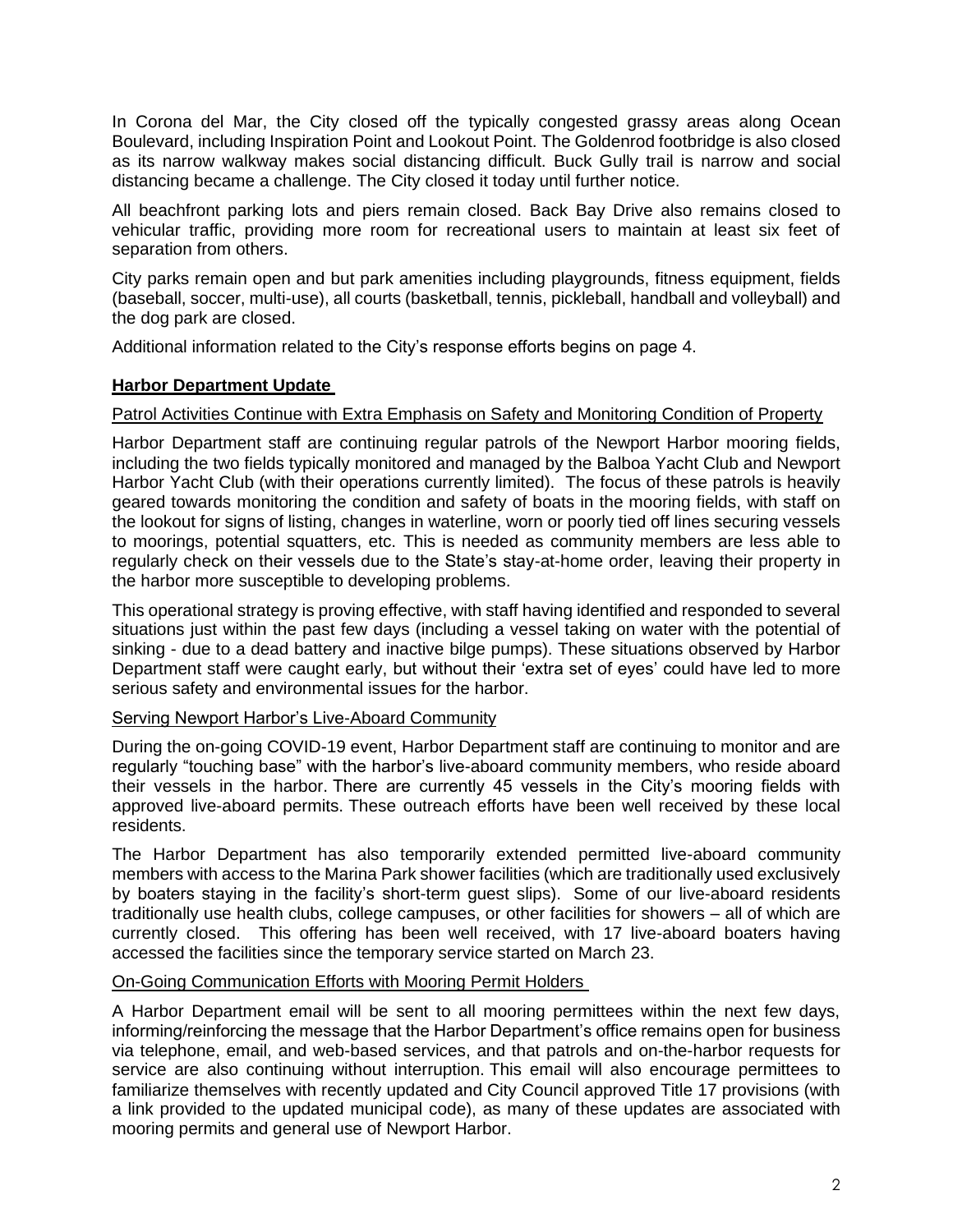# **Regional Housing Needs Assessment (RHNA) Appeal Update**

On March 5, the Southern California Association of Governments (SCAG) Regional Council adopted the Final RHNA Methodology. The next step scheduled for the RHNA process was for the SCAG Regional Council to adopt the draft RHNA allocation (the formal allocation assigned to each local jurisdiction) at its April 2 meeting. Newport Beach is estimated to receive a RHNA allocation of 4,832 dwelling units. Once adopted, SCAG would formally notify each jurisdiction of their allocation (originally estimated to be April 10). A local jurisdiction's receipt of draft allocation would then begin the 45-day filing period where a jurisdiction could submit an appeal of their RHNA allocation. A subsequent 45-day comment period and subsequent public hearings would follow accordingly throughout the summer.

However, the COVID-19 pandemic has created a public health crisis that every level of government is mobilizing to address. Stay-at-home and shelter-in-place orders have been issued by the Governor as well as by several mayors and counties within the SCAG region. As a result, the April 2 SCAG Regional Council meeting has been cancelled, delaying the adoption of the draft RHNA allocation and start of the appeal filing period. SCAG staff has indicated that they anticipate rescheduling the Regional Council meeting to adopt the RHNA draft allocation to April 30. Accordingly, the appeal filing period will likely begin in early May, with the subsequent comment period and public hearings extended accordingly.

## **Homelessness Update**

As concerns over COVID-19 (coronavirus) increase throughout the community, City Net, the City's contracted social services provider, continues to assist people experiencing homelessness. Their outreach efforts, coordinated with the City and County's resources, provide housing, health care and other opportunities. The City Net case managers practice proper social distancing and take protective measures to protect the health of the community.

The City's Homeless Liaison Officer and the Homeless Coordinator continue to interact with our people experiencing homelessness. Staff actively encourages people to seek proper shelter and healthcare through the City Net case managers. People, regardless of housing status, are mindful to practice social distancing, ensure proper hygiene, and avoid congregating.

Please refer to the following links for additional information: [newportbeachca.gov/covid19,](http://newportbeachca.gov/covid19) [ochealthinfo.com,](http://ochealthinfo.com/) and [covid19.ca.gov.](http://covid19.ca.gov/) The County of Orange operates emergency shelters in Fullerton and Santa Ana. The City Net staff makes referrals to these shelters as well.

Success Stories: Last week, the City Net case managers connected several people experiencing homelessness to appropriate social services agencies in Orange County, including:

- Completed two new Vulnerability Intake assessments (VI-SPDAT) at both the Newport Transportation Center and the Balboa Pier. City Net utilizes the Vulnerability Index intake assessment to screen clients on a number of factors to determine proper placement in the County's Continuum of Care system. Some factors include age, health issues, and length of time being unsheltered.
- Referred a new client to the Salvation Army's Hospitality House in Santa Ana. The Hospitality House, located in Santa Ana since 1964, provides emergency shelter for up to 75 men. Services for shelter guests include case management, clothing, special programs, spiritual growth opportunities, access to showers and laundry facilities, and breakfast and dinner services.
- Referred a client to the Friendship Shelter in Laguna Canyon. The Friendship Shelter, operating since 1988, provides year-round shelter and rehabilitation services to homeless adults.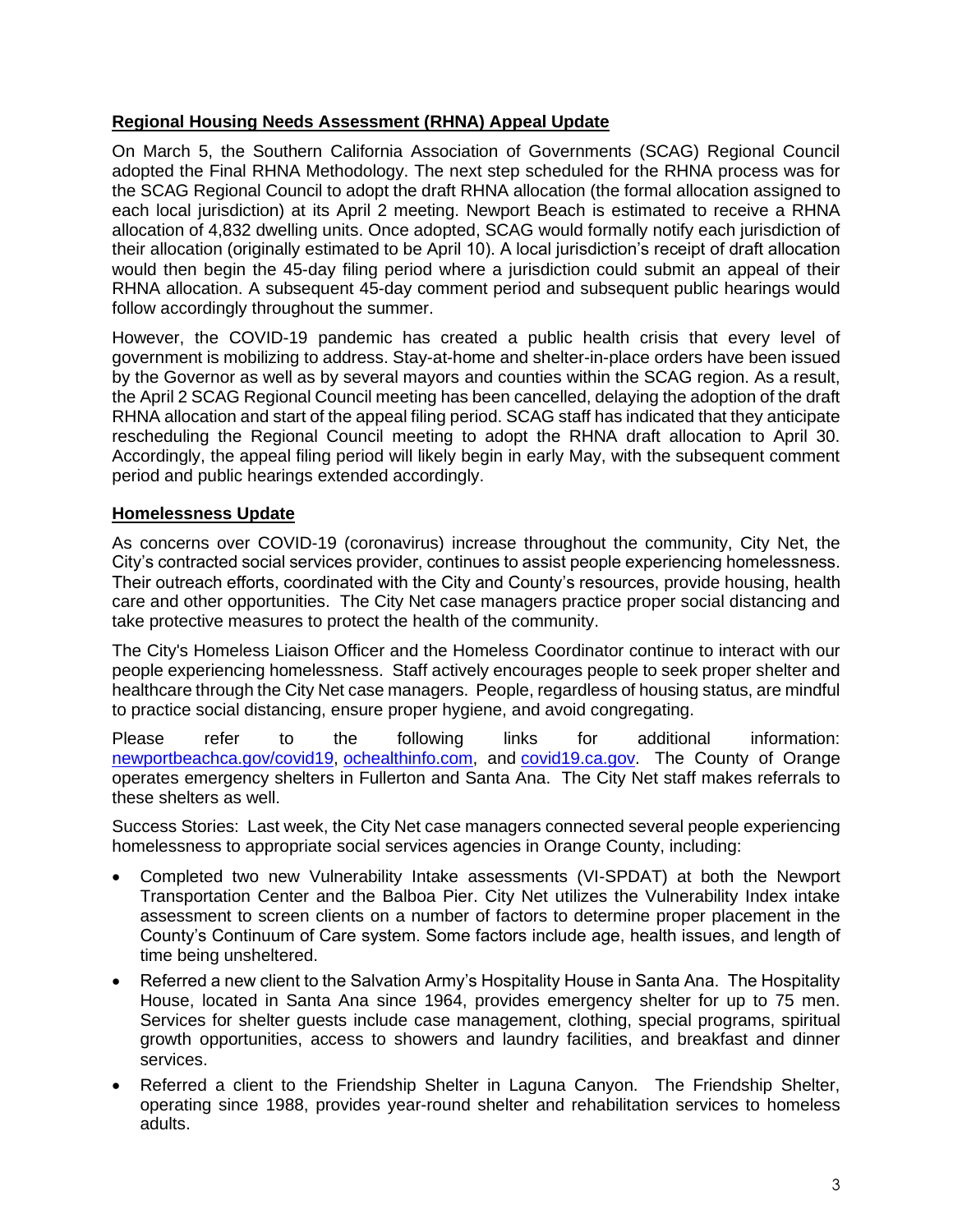- Provided a screening for a new client for the State of California Housing and Disability Advocacy Program (HDAP). The HDAP gives highest priority to chronically disabled homeless people to secure permanent housing and medical benefits.
- The City Net hotline number is (714) 451-6198. Those who call the hotline may leave a detailed voicemail message for themselves or others in need and City Net staff will respond within 48 hours. If immediate assistance is needed, people are advised to call the County's Crisis Prevention Hotline at (877) 7-CRISIS or (877) 727-4747.

# **Additional Information Related to the City's COVID-19 Response**

## **Status of City Hall, Library and Public Safety Facilities**

All City facilities remain closed at least through April 12. Our public safety, public works, utilities and other essential services continue to function.

We encourage you to take advantage of our many online Library resources at [www.newportbeachlibrary.org](http://www.newportbeachlibrary.org/) or visit our [e-Branch.](https://www.newportbeachlibrary.org/ebranch) And, our Recreation & Senior Services Dept. developed an [Online Recreation Center](https://newportbeachca.gov/government/departments/recreation-senior-services/online-recreation-center) with classes, workshops and activities.

Our staff is still here to serve you by phone and email. If you need anything, please give us a call at 949-644-3000.

## **What's Allowed, What's Suggested?**

The City has a graphic summary of the allowable activities during the Governor's "Stay at Home" order. [Click here to view the graphic.](https://www.newportbeachca.gov/Home/ShowImage?id=51025&t=637208285551457698)

## **Emergency Operations Center (EOC) Update**

The City Emergency Operations Center (EOC) remains open as a central hub for our response efforts. The EOC gives us the ability to coordinate our response more effectively among multiple City departments, and document staff activities for the eventual reimbursement of state and federal emergency funding.

## **Senior Services**

State and county guidelines strongly recommend that people 65 and older, and those with chronic health conditions, should stay at home. We realize that presents an extreme hardship for many of our residents. Our meal delivery program will continue, and we are ready to provide special services, such as grocery shopping, by request. Newport Beach seniors who are homebound and require special assistance are encouraged to call the City's Senior Services Dept. at 949-644- 3244 between 8 a.m. and 5 p.m., Monday through Friday.

## **Tap Water Safety**

We can assure you that the City of Newport Beach's water is clean, safe and reliable. The coronavirus has no impact on the quality or supply of your tap water. We use chlorine to disinfect the water before it enters the distribution system to protect against microorganisms such as bacteria, viruses and fungus. This ensures safe drinking water for all our customers. There is no need to stock up on bottled water.

## **Trash Pickup and Street Sweeping**

Trash and recycling pickup continue as scheduled.

## **Planning Services**

Planning and Zoning information will be provided by telephone and email. Please call 949-644- 3204 or your planner [\(for a roster, please follow](https://www.newportbeachca.gov/government/departments/community-development/planning-division/operational-hours-staff#B4) this link).